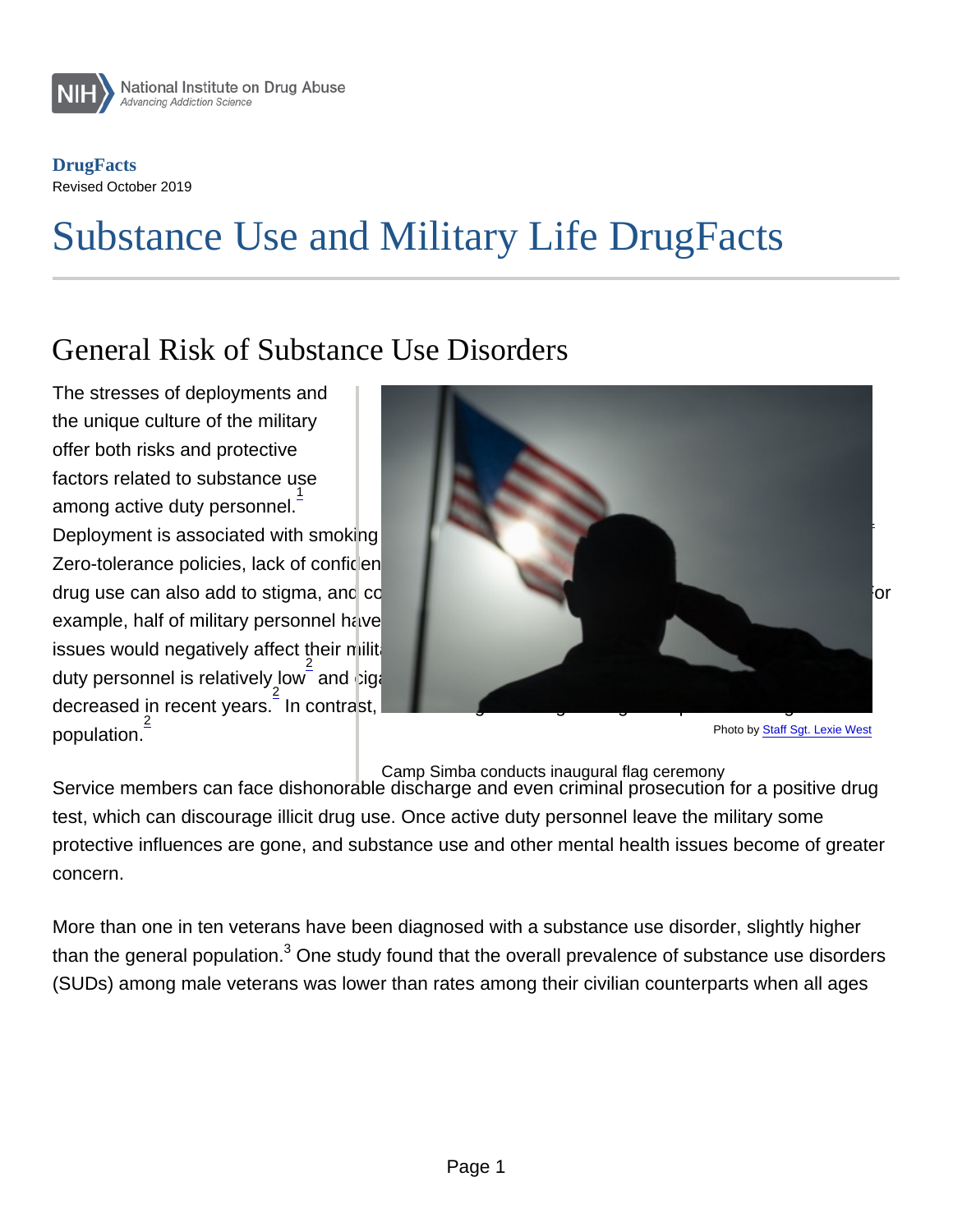were examined together. However, when looking at the pattern for only male veterans aged 18–25 years, the rates were higher in veterans compared with civilians. $^3$  The veteran population is also greatly impacted by several critical issues related to substance use, such as pain, suicide risk, trauma, and homelessness.

# Illicit drugs

## Among Active Duty Personnel:

Rates of illicit drug use among active duty service members have decreased in recent years and were at lower levels in the 2015 Health Related Behaviors Survey (HRBS) compared to the 2011 survey. The HRBS is the flagship survey for understanding the health, health-related behaviors and well-being of service members funded by the Department of Defense. It should be noted that the survey relies on self-reporting, and response rate is low, at 8.6%.  $\frac{2}{3}$  However, it does provide a glimpse into substance use among active duty personnel.

The 2015 survey reported that illicit drug use in the past year was reported by less than 1 percent across all service branches and among both enlisted personnel and officers. By comparison, a large government [self-reported survey](https://www.samhsa.gov/data/sites/default/files/NSDUH-FFR1-2015/NSDUH-FFR1-2015/NSDUH-FFR1-2015.pdf) of civilians suggests about 1 in 5 young adults aged 18 to 25 (22.3%)  $\frac{1}{2}$  were current users of illicit drugs in 2015.<sup>12</sup>

#### Veterans:

Reported rates of illicit drug use increase when active duty personnel leave military service. Marijuana accounts for the vast majority of illicit drug use among veterans with 3.5% reporting use, and 1.7% reporting use of illicit drugs other than marijuana in a 1-month period. From 2002 to 2009, cannabis use disorders increased more than 50% among veterans treated by in the Veterans Health Administration (VHA) system. 3 Other illicit drugs are of concern for some veterans. One government report notes that more than ten percent of veteran admissions to substance use treatment centers were for heroin (10.7%), followed by cocaine at just over 6%.  $\overline{\text{ }}^{5}$ 

# Opioid and other Prescription Drug Misuse Active Duty: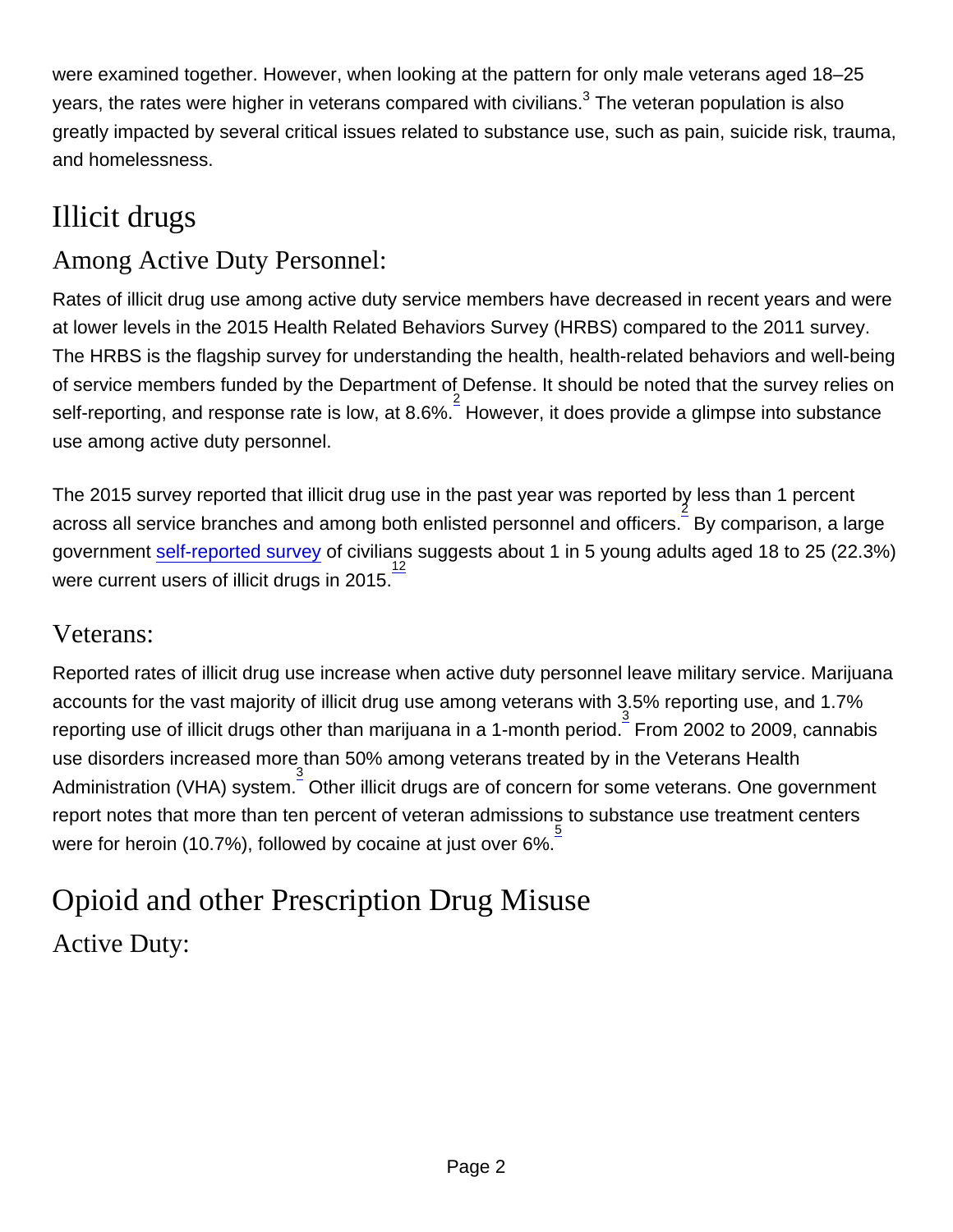Among active-duty service members in the 2015 HRBS, just over 4% reported misusing one or more prescription drug types in the past year.

There has been much discussion about the amount of prescription pain medications prescribed to injured and sick military personnel, especially during the transition to medical discharge. $\overset{1}{\rule{0pt}{0pt}}$  Military physicians wrote nearly 3.8 million prescriptions for pain medication in 2009, more than quadruple the .<br>number of such prescriptions written in 2001.  $\overline{\raisebox{.3ex}{\scriptsize$\bullet$}}$  However, in the past few years, self-reported use of both prescription opioid pain relievers and use of sedatives has decreased among active duty personnel. From 2011 to 2015, the percentage of service members using pain relievers in the past month decreased by nearly half, likely reflecting prevention and appropriate prescribing initiatives set in motion by the Department of Defense.<sup>22</sup> Nonetheless, these medications were misused and overused more often than other drugs. Prescription drug misuse was highest in the Army and lowest in the Coast Guard. 2

Opioid use disorders among military personnel often begin with a opioid pain prescription following an injury during deployment. However, due to the addictive nature of opioids, particularly coupled with mental health struggles experienced by some military service men and women, regular use of opioids can lead to addiction.

#### Veterans:

Many veterans have unique issues related to pain management, with two-thirds reporting they experience pain. 7 More than 9% reported that they experience severe pain, compared to only 6.4% of non-veterans , putting them at higher risk for accidental opioid pain reliever overdoses. From 2001 to 2009, the percent of veterans in the VHA system receiving an opioid prescription increased from 17% to 24%. 3 Similarly, the overall opioid overdose rates of veterans increased to 21% in 2016 from 14% in 2010.  $\frac{8}{3}$  However, the overdose increases were mostly from heroin and synthetic opioids, and not from opioids taken for pain relief.<sup>8</sup>

## Alcohol

## Active Duty:

Alcohol use disorders are the most prevalent form of SUDs among military personnel. $\frac{5}{5}$  It is challenging to compare overall rates to the non military population because service personnel tend to be younger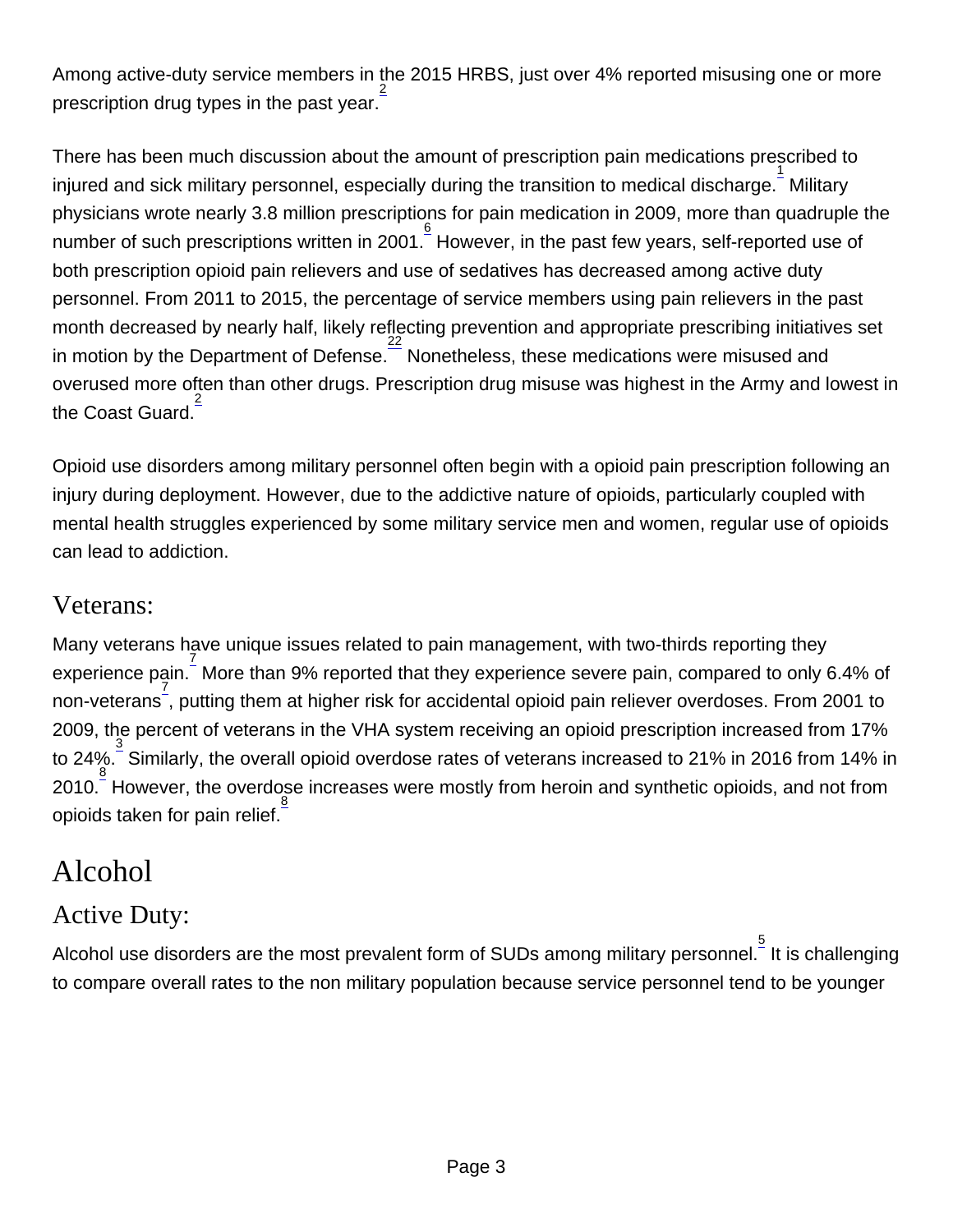and have a higher percentage of males, putting them at greater risk in general. $\frac{2}{\cdot}$  However, increased combat exposure involving violence and trauma experienced by those who serve result in an increased risk of problematic drinking. The 2015 HRBS report concluded that across all services, 5.4 percent of military personnel were heavy drinkers compared to 6.7 percent in the general adult population reported in 2014. However, binge drinking was reported as higher among active duty personnel (30% vs. 24.7%), although lower than the 33% reported in 2011.  $\overline{\phantom{a}^2}$  One in three of service members were binge drinkers, comparable to a 2014 estimate of one in four in the general population. 2 More than one in three service personnel met criteria for hazardous drinking or possible alcohol use disorder<sup>2</sup>, with rates higher among men than women.

### Veterans:

A 2017 study examining National Survey on Drug Use and Health data found that, compared to their non-veteran counterparts, veterans were more likely to use alcohol (56.6% vs 50.8% in a 1-month period), and to report heavy use of alcohol (7.5% vs 6.5% in a 1-month period). <sup>3</sup> Sixty-five percent of veterans who enter a treatment program report alcohol as the substance they most frequently misuse, which is almost double that of the general population.  $\frac{5}{5}$ 

# **Smoking**

#### Active Duty:

Deployment and combat exposure puts service personnel at risk for smoking initiation, but rates have decreased in recent years.  $\frac{1}{2}$  The 2015 HRBS report showed that close to 14% of service members were current cigarette smokers and more than 7% smoke daily.  $\frac{2}{3}$  This roughly compares to a rate of 15% of current smokers in the general U.S. adult population in 2015, with 11% smoking daily.<sup>4</sup> The 2015 rates in the military represent a decrease from 24% in 2011 (with 13% reported as daily smokers.) $\frac{2}{3}$  The 2015 report also showed that nearly 9% of military service personnel were current cigar smokers and nearly 13% used smokeless tobacco. 2 Close to 40% of those who smoke started  $\frac{3}{2}$  after enlisting, underscoring the need for prevention strategies for new active duty personnel.  $\frac{9}{2}$  The Department of Defense offers smoking cessation programs, and in 2016 prohibited tobacco use on its medical facilities, with a goal to achieve tobacco-free installations by 2020.

#### Veterans: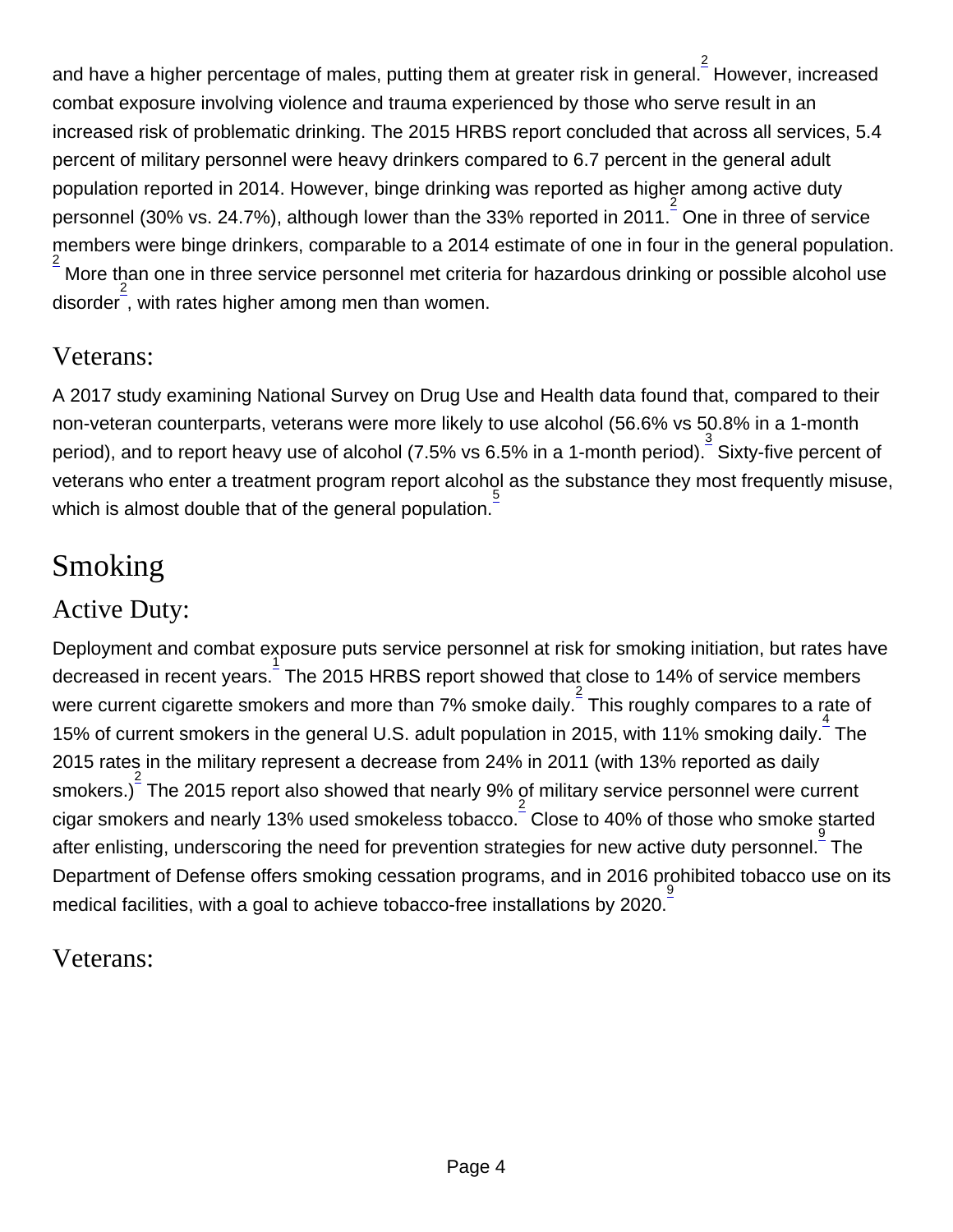Data suggests that veterans are more likely to use tobacco products than their non-veteran  $\frac{9}{2}$  counterparts in nearly all age groups , with close to 30% reporting use. The high prevalence of tobacco use among people with military experience has had a significant financial impact on the VHA, costing an estimated \$2.7 billion (7.6% of its expenditures) on smoking-related ambulatory care, prescription drugs, hospitalization, and home health care.  $\mathfrak g$ 

In addition, a higher proportion of veterans with coronary heart disease are smokers compared to civilians with similar diagnoses.  $\frac{10}{10}$  For those without heart disease, veterans are more likely to be former smokers than all civilians. $^-$  In recent years, the VHA has made efforts to increase access to tobacco cessation treatment options, 9 yielding some results.

## Vaping and E-Cigarettes:

The 2015 HRBS report asked about e-cigarettes; however, the information is now several years old, with a new report in development. Even in 2015, 12.4 percent of service members reported they had vaped within the last month, with 11.1 percent saying they were daily e-cigarette users<sup>2</sup>, roughly compared to 3.7% reporting regular use in the general population in 2014.

In 2017, the U.S. Navy issued a [report](https://www.navy.mil/Press-Office/Press-Releases/display-pressreleases/Article/2251759/use-of-electronic-nicotine-delivery-systems-ashore-guidlines) that there had been more than 15 mishaps with vaping devices causing personal injuries or fire damage, about half happening on board Navy vessels or aircraft. As a result, e-cigarettes were banned throughout the fleet. 27

With the growing number of serious lung illnesses and deaths related to vaping reported in 2019, service members and their families were officially [alerted](https://phc.amedd.army.mil/topics/healthyliving/tfl/Pages/Vaping.aspx) about the dangers, and encouraged not to use e-cigarette products.<sup>28</sup> Subsequently, in October 2019 the Army, Air Force and Navy banned sales of vaping devices from retail exchanges on bases. 29

## Substance Use, Mental Health and Military/Veteran Life

All veterans experience a period of readjustment as they leave the military and reintegrate into life with family, friends, and their community, leaving them with unique mental health challenges.  $\frac{11}{2}$  A number of environmental stressors specific to military personnel have been linked to increased risk of SUDs among military personnel and veterans, including deployment, combat exposure, and post-deployment civilian/reintegration challenges. 3 Among veterans presenting for first-time care within the VHA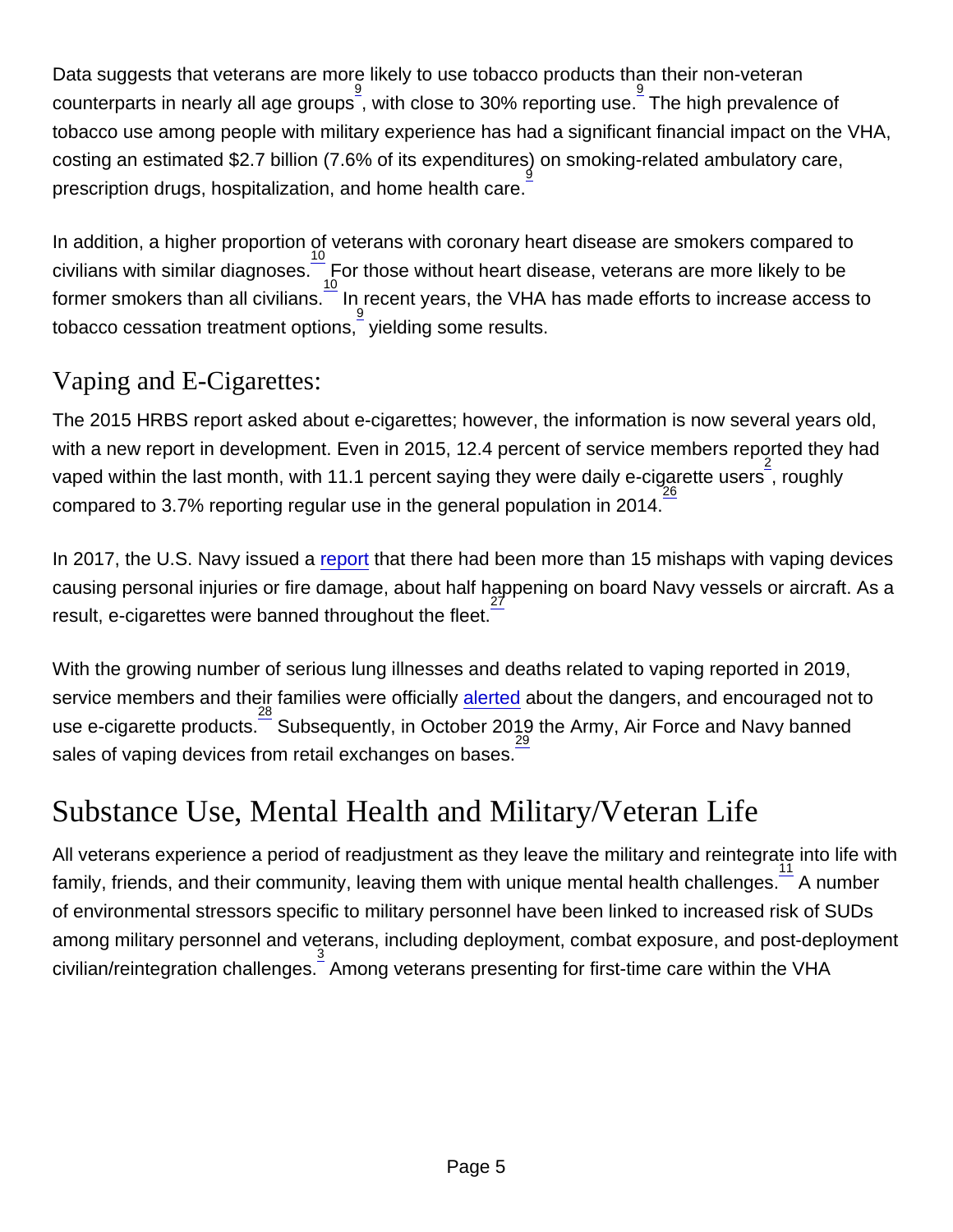system, close to 11% meet criteria for an SUD diagnosis. $\frac{3}{5}$  Veterans with SUDS commonly meet the criterial for co-occurring mental health disorders such as PTSD, depression and anxiety.

Those who have experienced trauma or were hospitalized or injured during combat are at risk for increased drinking or drug use. Veterans with SUDs are 3-4 times more likely to receive a PTSD or depression diagnosis. 3

It is estimated that between 37 and 50 percent of Afghanistan and Iraq War veterans have been diagnosed with a mental disorder.<sup>11</sup> These conditions are strongly associated with substance use disorders (SUDs), as are other problems experienced by returning military personnel, including reintegration stresses, sleep disturbances, traumatic brain injury (TBI), and violence in relationships. Onset of SUDs can also emerge sec**pndary to other mental health problems** associa[ted with these](https://www.dvidshub.net)n stressors, such as post-traumatic stress disorder (PTSD) and depression.<sup>3</sup> Deployments, combat exposure and combat-related injuries may

lead to the development of substance use problems.

#### **Counseling**

Research suggests that relatively few service members receive counseling related to SUDs, however there are few studies on SUD services received in the military.1 Behavioral interventions for the management of SUDs typically involve short-term, cognitive-behavioral therapy interventions. These interventions focus on the identification and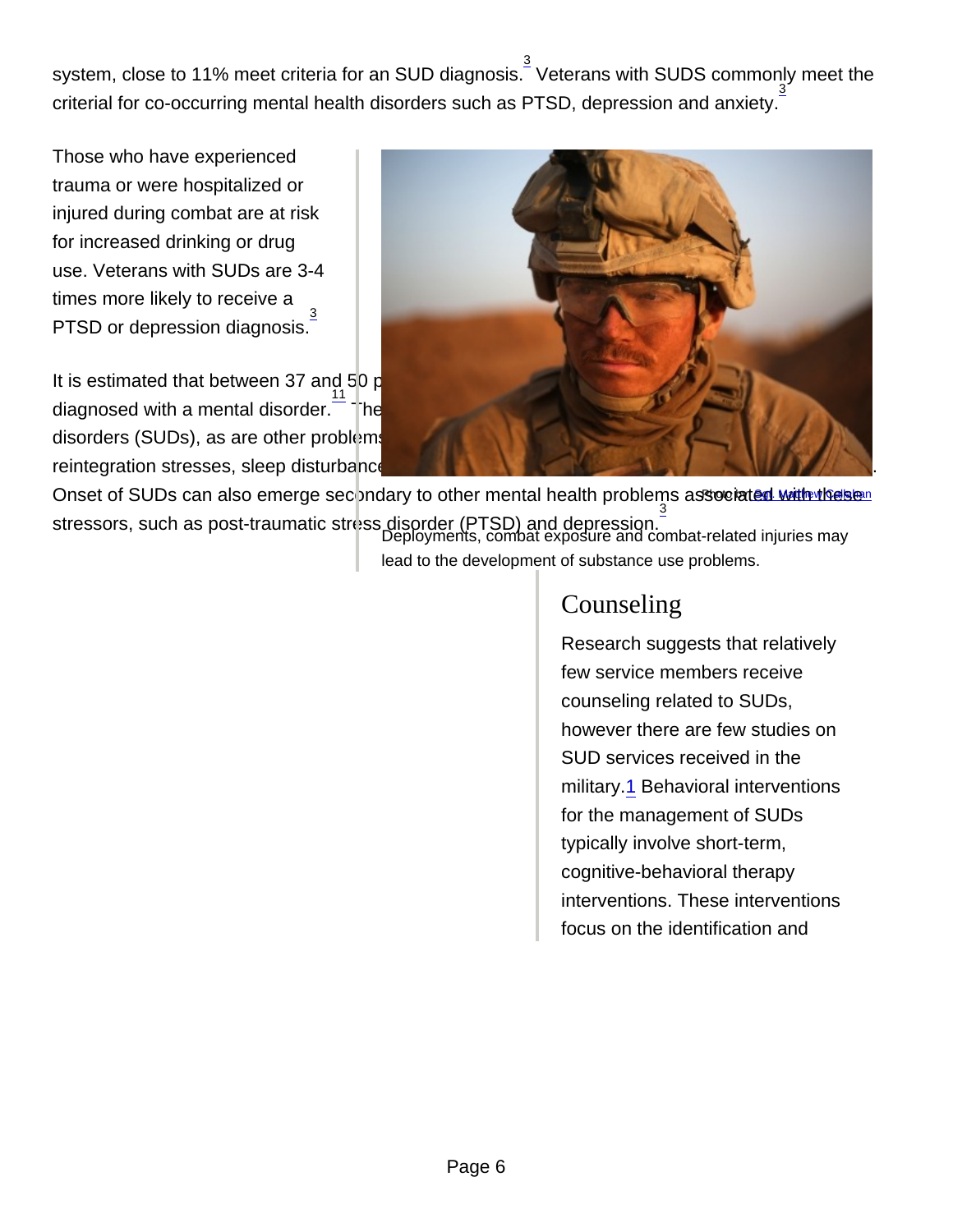## SUDs, PTSD and Depression

Among recent Afghanistan and Iraq veterans, 63% diagnosed with SUDs also met criteria for posttraumatic stress disorder (PTSD). $\frac{3}{5}$  Veterans dually diagnosed with PTSD and SUDs are more likely to have additional co-occurring psychiatric and medical conditions, such as seizures, liver disease, HIV, schizophrenia, anxiety disorders, and bipolar<br>30 an effective companion to disorder. drugs–opioids, alcohol, and tobacco—behavioral counseling is an effective companion to

## Suicide

Suicide deaths among active duty military and veterans expeed the rate for the general population. In<br>medicines for treatment, making 2014, veterans comprised more than 20 percent of national suicides, with an average of 20 veterans 14 behavioral counseling the focus of dying by suicide every day. In 2016, the suicide rate was 1.5 times greater for veterans than for non-13 treatment. The military offers free veteran adults, after adjusting for age and gender. marijuana, there are no approved counseling services for alcohol and

Substance use often precedes suicidal behavior in the military. About 30% of Army suicides and over smoking cessation support. There <sup>2003</sup> involved alcohol or drug use. In addition, an estimated 20% of <sup>3</sup><br>are also<sup>3</sup>several services and high-risk behavior deaths were attributed to alcohol or drug overdose. substance use disorders, including smoking cessation support. There are also several services and interventions available to help

Researchers have looked at the possible link between suicide, pain and prescription pain medications. reduce SUDs among veterans, In a 2017 VA study of nearly 124,000 veterans, those receiving the highest doses of opioid pain relievers were more than twice as likely to die by suicide, compared with those receiving the lowest doses. <sup>15</sup> But most of those suicides are with firearms, not c pioids, and it is unclear if there's a direct causal link between the pain medications and suicide risk or if the high doses may be a marker for other factors that drive suicide—including unresolved severe chronic pain. 15

#### Homelessness

U.S. military veterans are estimated to be a large portion (around 11 percent) of homeless adults. 17 According to a 2014 study, around 70 percent of homeless veterans also have a substance use disorder.  $\frac{16}{16}$  In 2011, about one fifth of veterans in substance use treatment were homeless.  $\frac{16}{16}$  These homeless veterans experience unique challenges and barriers to substance use disorder treatment. Targeting homeless veterans in need of treatment so that they can receive support through outreach services, case management, and housing assistance can improve their chances of entering substance

modification of maladaptive

thoughts and behaviors associated

with increased craving, use, or

relapse to substances. With some

approved medication therapy. With other drugs, such as cocaine and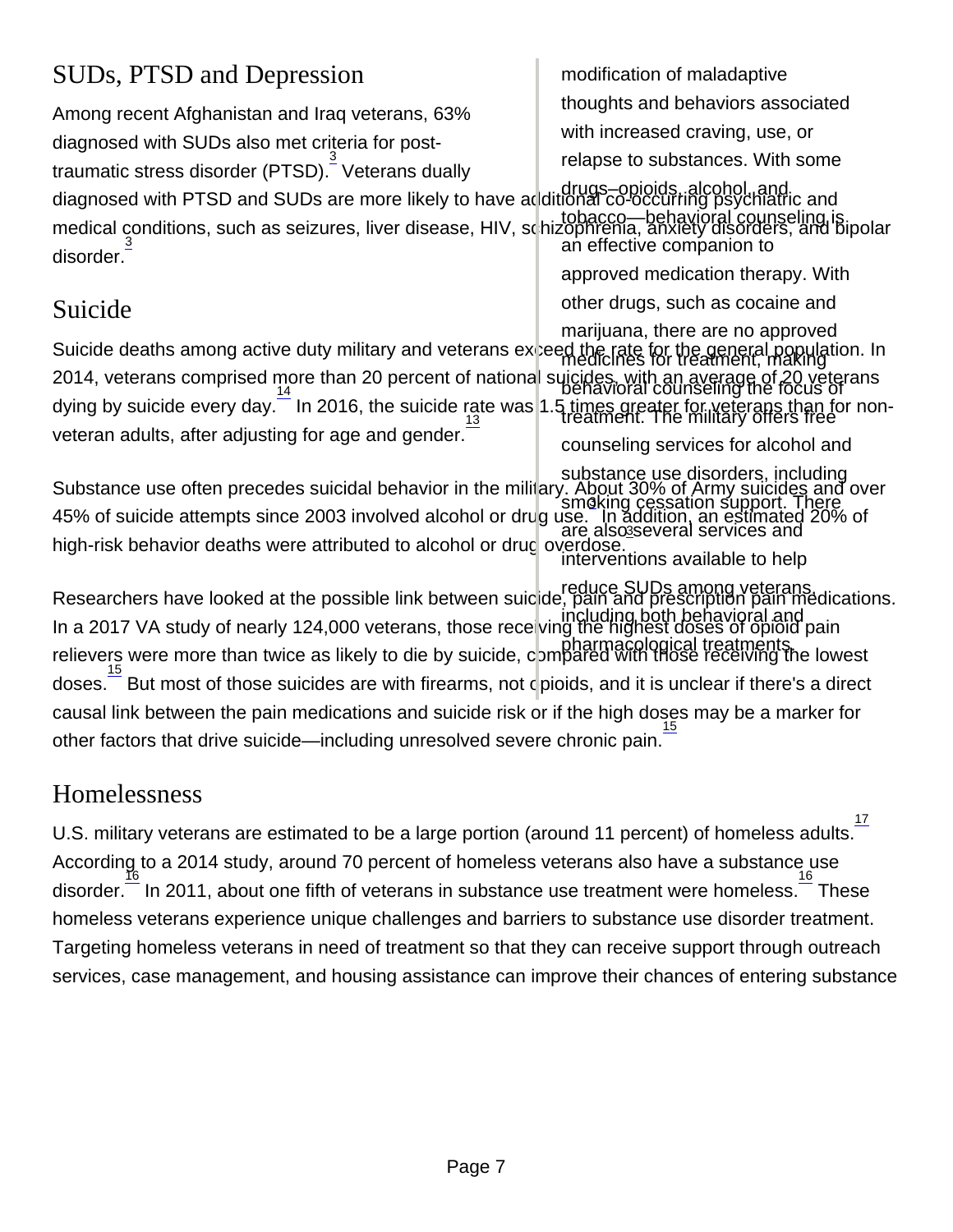16

use treatment and experiencing positive outcomes.

## Addressing the Problem

A 2012 Institute of Medicine (IOM) report identified a number of barriers to substance use disorder care among active duty military personnel and veterans, including limited access to treatment, gaps in insurance coverage, stigma, fear of negative consequences, and lack of confidential services. The report offered remedies, including increasing the use of evidence-based prevention and treatment interventions and



U.S. Army paratroopers assigned to the 173rd Airborne Brigade conduct inspections.

expanding access to care. The report also recommended broadening insurance coverage to include effective outpatient treatments and better equipping health care providers to recognize and screen for substance use problems so they can refer patients to appropriate, evidence-based treatment when needed. The IOM report also notes that addressing substance use in the military will require increasing confidentiality and shifting a cultural climate in which drug problems can be stigmatized and evoke fear in people suffering from them. 6

In 2013, the VHA began the Opioid Safety Initiative, a multifaceted intervention that has been associated with a 16% reduction in opioid prescribing in the first two years.  $\frac{22}{18}$  The VHA also recently revised [its clinical practice guidelines for prescribing opioids](https://www.visn20.med.va.gov/VISN20/services/pain/index.asp) for chronic pain,<sup>—</sup> and has increased its resources for consumers, including [a consumer fact sheet on safe and responsible use of opioids for](https://www.va.gov/PAINMANAGEMENT/Opioid_Safety/OSI_docs/10-791-Safe_and_Responsible_Use_508.pdf) [chronic pain](https://www.va.gov/PAINMANAGEMENT/Opioid_Safety/OSI_docs/10-791-Safe_and_Responsible_Use_508.pdf). 21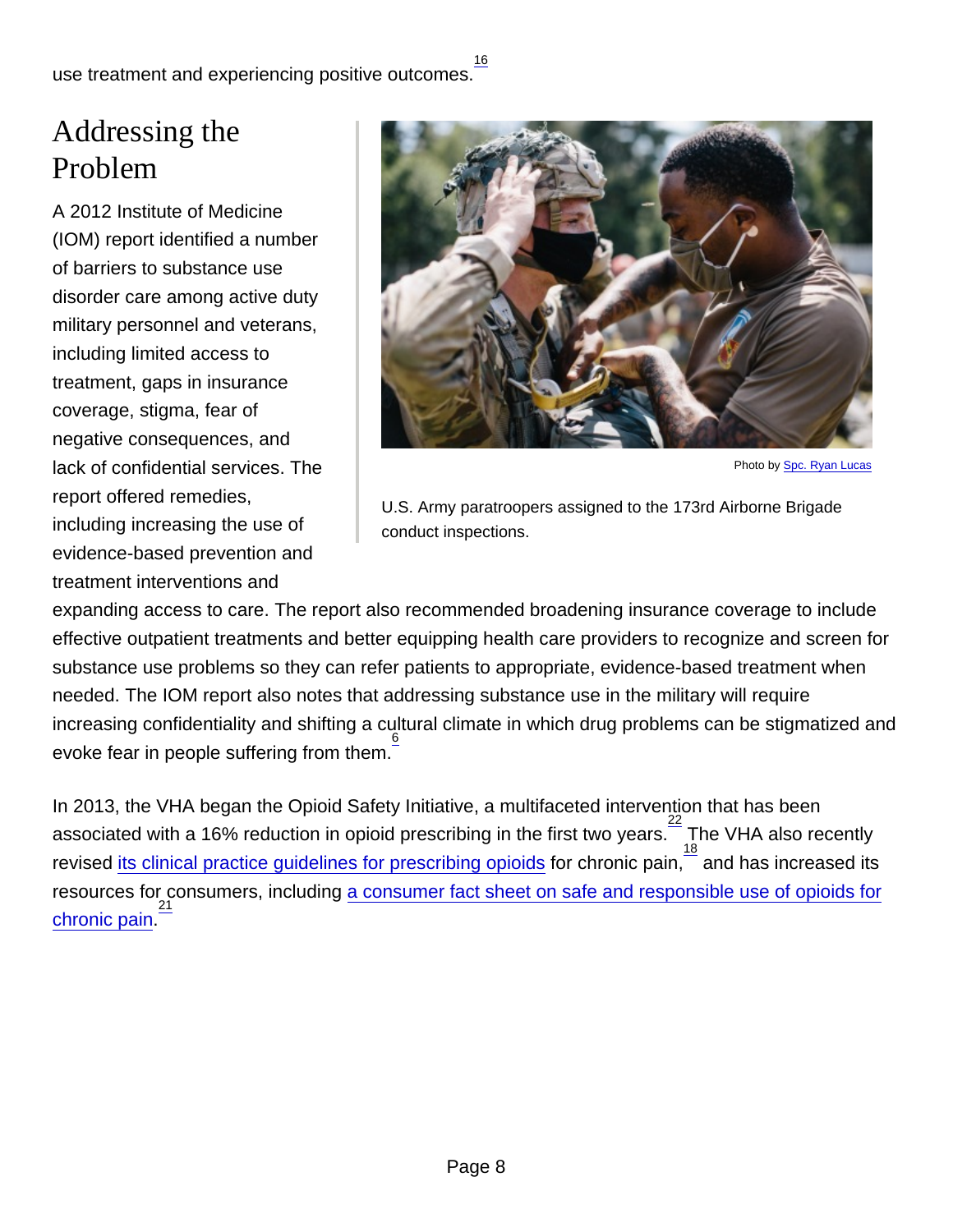In 2016, the military's Tricare health system for active duty personnel announced it was expanding its treatment services to include intensive outpatient programs. <sup>20</sup><br>Its health system web site now offers an alcohol and drug use assessment tool at [https://www.health.mil/Military-Health-Topics/Conditions-and-](https://www.health.mil/Military-Health-Topics/Conditions-and-Treatments/Substance-Abuse)[Treatments/Substance-Abuse](https://www.health.mil/Military-Health-Topics/Conditions-and-Treatments/Substance-Abuse).

The Veterans Administration has also developed the National Strategy for Preventing Veteran Suicide, which provides a framework for identifying priorities, organizing efforts, and contributing to a national focus on veteran [suicide prevention.](https://www.mentalhealth.va.gov/suicide_prevention/docs/Office-of-Mental-Health-and-Suicide-Prevention-National-Strategy-for-Preventing-Veterans-Suicide.pdf) 13 From 2015-2016, the number of suicides per year among veterans decreased. 13

#### **Treatment**

Treatment for various substance use and mental disorders are available through military health systems and have been shown to be effective. Treatments include behavioral interventions and medicines when available. All treatment should be individualized, including approved medication options approved for patients with alcohol, nicotine and opioid use disorders.

There are three FDA-approved medicines to treat opioid addiction, offering options to meet individual needs. Buprenorphine and methadone are medicines that bind to the same receptors in the brain as opioids, called opioid agonists or partial agonists. Naltrexone is another medication that treats opioid addiction, but it is called an antagonist, preventing opioids from having an effect on the brain. Additionally, the Food and Drug Administration recently approved a medicine called lofexidine to help make withdrawal symptoms easier for people who are trying to stop using opioids, which should be followed with engagement in treatment.

While many treatment centers do not offer these medications, the National Academy of Sciences recently issued a scientific report stating that medications for opioid use disorder are effective, save lives and have better long-term outcomes than treatment that does not include medications. 23 A combination of medication with behavioral therapy can reinforce treatment goals, rebuild relationships with friends and family, and build healthy life skills.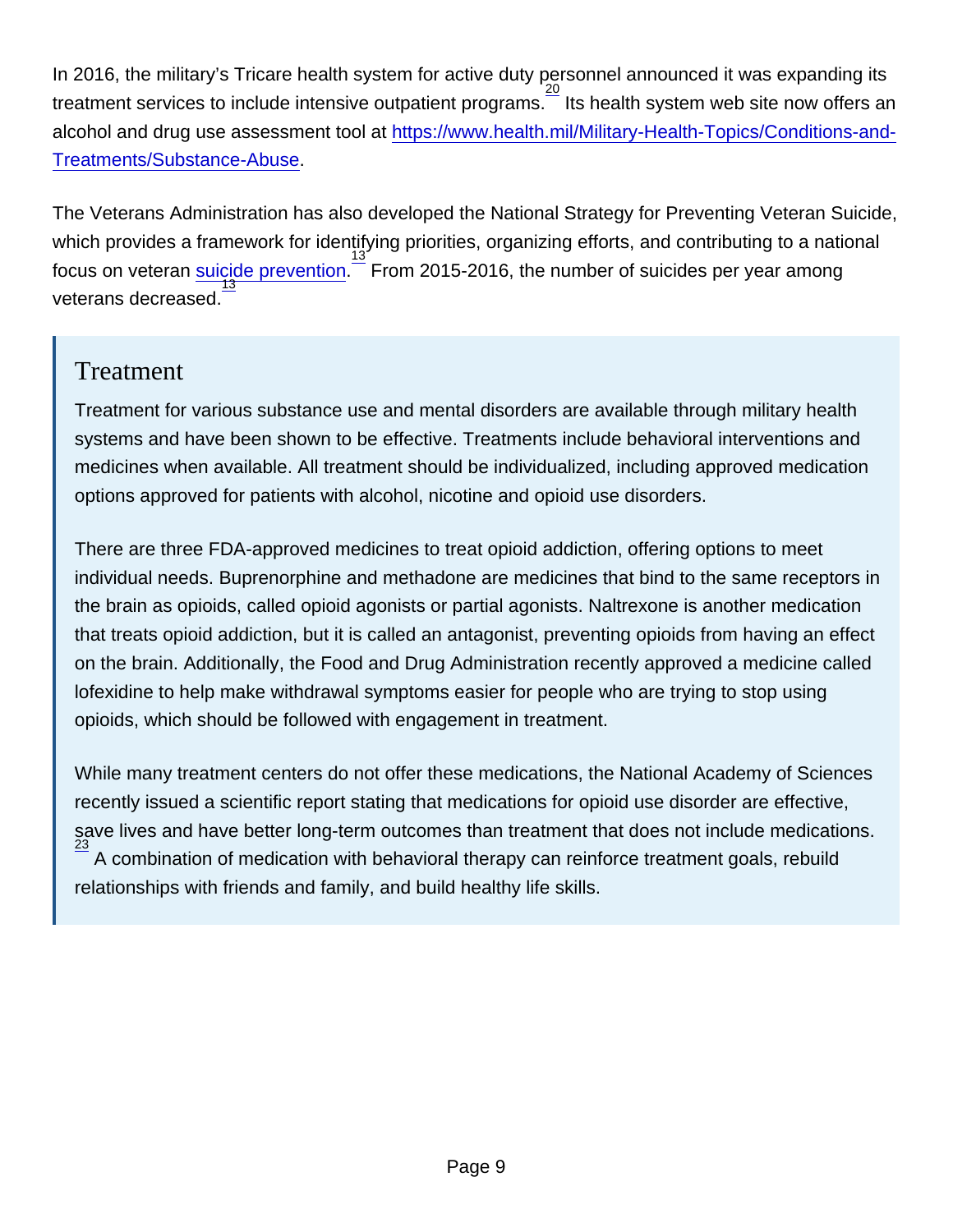The Veterans Health Administration acknowledges that treatment with medications for opioid use disorder, including opioid agonists (methadone or buprenorphine), is the first-line treatment for opioid use disorder and recommends it for all opioid-dependent patients. Notably, a 2015 revision of treatment guidelines for the U.S. Department of Veteran Affairs and U.S. Department of Defense shifted toward allowing these medications as a treatment option for active duty military members.<sup>18</sup> However, despite evidence of effectiveness, these medications are prescribed to fewer than 35% of Veterans Health Administration patients diagnosed with opioid use disorder. 19 Barriers to opioid agonist medication among VHA providers include lack of perceived patient interest, stigma toward the patient population, and lack of education about opioid agonist treatment.

Families with loved ones with opioid use disorders should investigate having the medicine [naloxone](http://nida.nih.gov/node/22868/) on hand to reverse an opioid overdose. An easy- to- use nasal spray is available at many pharmacies without personal prescriptions.

## Current Research

NIDA and other government agencies continue to [research strategies](http://nida.nih.gov/drug-topics/military-life-substance-use) for managing substance use disorders and related mental health issues in people with military experience. The research questions can be complex and vary with different population subtypes, and can reveal the need for additional research directions. For example, a 2019 study looked at the effectiveness of integrating treatment for both SUDs and PTSD, concluding that veterans with PTSD and co-occurring polysubstance use issues (as compared to a single substance use issue) may experience greater improvement in substance use but less improvement in PTSD symptoms.  $\frac{24}{5}$  Another 2019 study identified chronic pain as a common condition among polysubstance users and showed the importance of incorporating interdisciplinary pain management approaches during treatment to reduce reliance on long-term opioid therapy and improve rehabilitation.<sup>—</sup> NIDA will continue to focus on developing evidence-based 25 strategies to help this population return to productive military and civilian lives.

Resources for Military Members, Veterans, and their families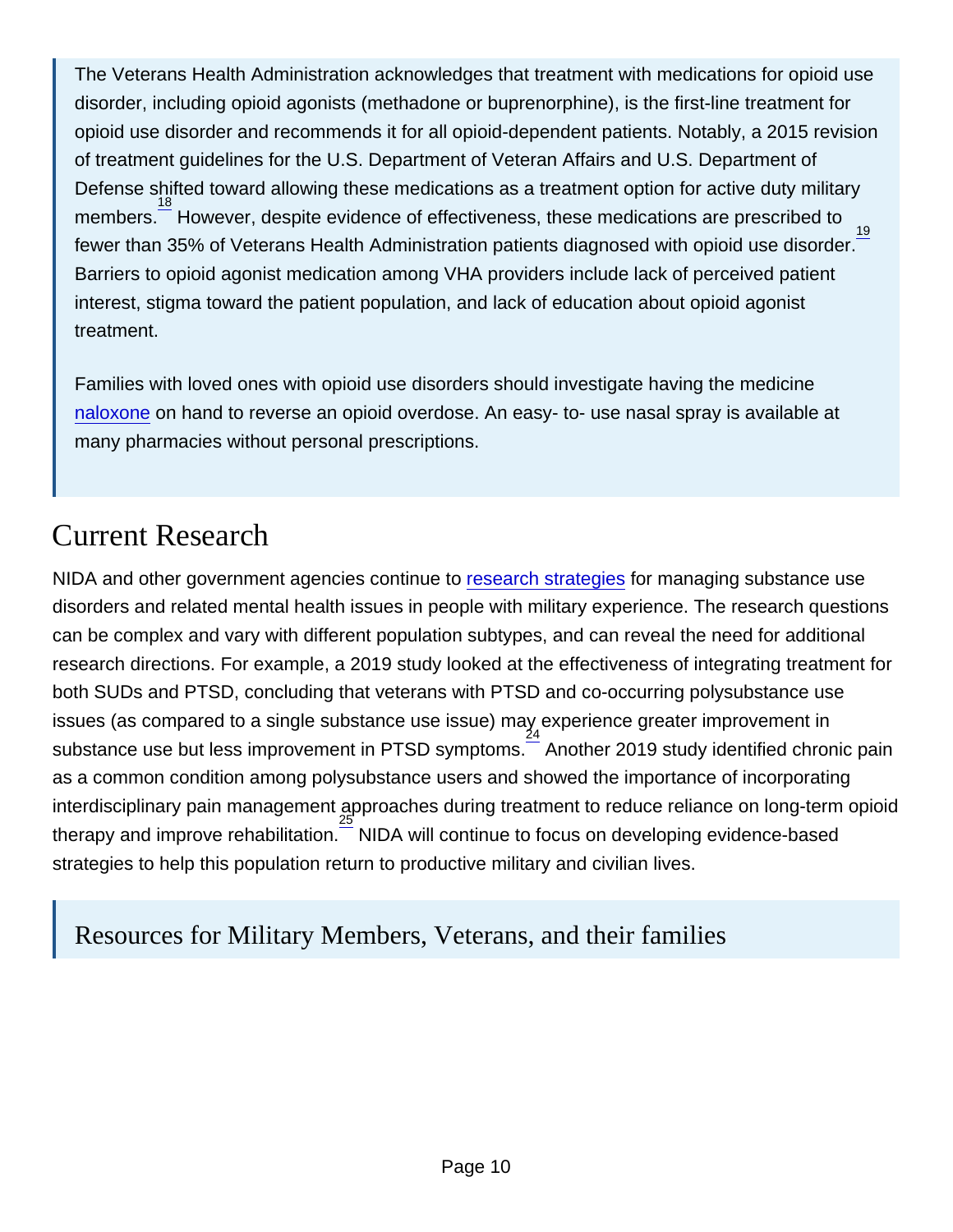- Veterans Crisis Line/Suicide Hotline: 1-800-(273)-8255 or send a text message to 838255
- [Resources for homeless in your community](https://www.samhsa.gov/homelessness-programs-resources/hpr-resources)
- [Where to find opioid overdose reversal medication, naloxone](http://www.getnaloxonenow.org/)
- [U.S Department of Veterans Affairs](https://www.va.gov/)
- [FREE VA online resource for military members concerned about their drinking](https://www.ptsd.va.gov/apps/change/)
- [Alcohol Treatment Navigator \(NIAAA\)](https://alcoholtreatment.niaaa.nih.gov/)
- [Opioid Safety Initiative Toolkit \(for consumers and clinicians\)](https://www.va.gov/PAINMANAGEMENT/Opioid_Safety_Initiative_OSI.asp)
- [VA/DoD Clinical Practice Guidelines for the Management of Substance Use Disorders](https://www.healthquality.va.gov/guidelines/Pain/cot/)
- [SAMHSA's Technical Assistance Resources for Veterans](https://www.samhsa.gov/smvf-ta-center/resources)
- [Substance Use Treatment for Veterans](https://www.va.gov/health-care/health-needs-conditions/substance-use-problems/)
- [Current Research and Resources from NIDA](http://nida.nih.gov/related-topics/military)
- [Military One Source](https://www.militaryonesource.mil/health-wellness)
- **[Becoming a Smoke Free Veteran](https://veterans.smokefree.gov/)**

## Learn More

For additional information on drug abuse in the military, see [www.drugabuse.gov/related](http://nida.nih.gov/related-topics/substance-abuse-in-military-life)[topics/substance-abuse-in-military-life](http://nida.nih.gov/related-topics/substance-abuse-in-military-life)

If you are a veteran in crisis — or you're concerned about one — free, confidential support is available 24/7. Call the Veterans Crisis Line at 1-800-273-8255 and Press 1, send a text message to 838255, or chat online. (Web Link:

https://www.mentalhealth.va.gov/MENTALHEALTH/suicide\_prevention/index.asp?\_ga=2.148689847.125630 [1259975347.1556635434\)](https://www.mentalhealth.va.gov/MENTALHEALTH/suicide_prevention/index.asp?_ga=2.148689847.1256300298.1556635434-1259975347.1556635434)

## References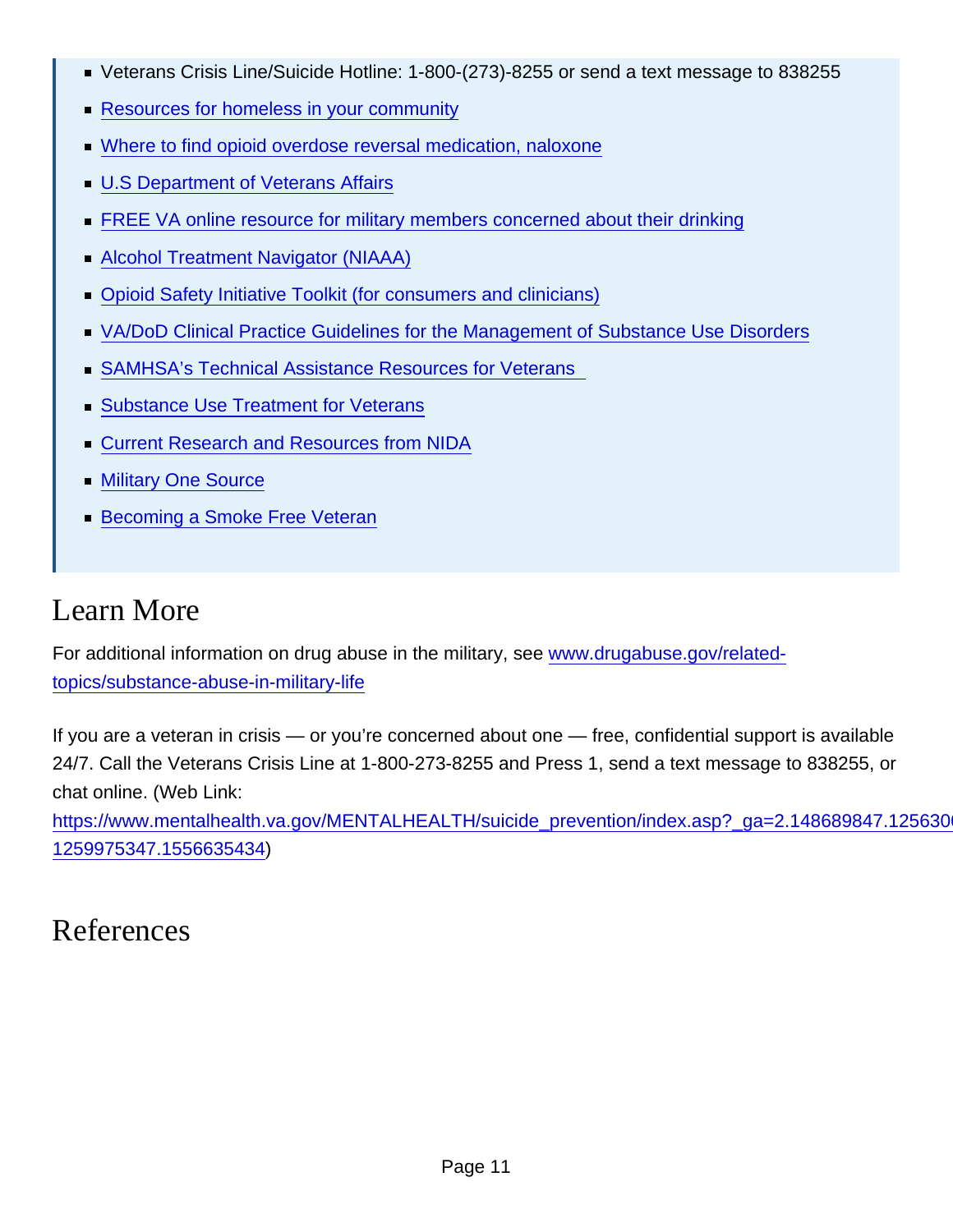- 1. Larson, M. J., Wooten, N. R., Adams, R. S., & Merrick, E. L. (2012). Military combat deployments and substance use: Review and future directions. Journal of social work practice in the addictions, 12(1), 6–27. doi:10.1080/1533256X.2012.647586
- 2. Meadows, S.O., Engel, C.C, Collins, R.L, et al. (2015). Health Related Behaviors Survey: Substance Use Among U.S. Active-Duty Service Members. Santa Monica, CA: RAND Corporation, 2018. [https://www.rand.org/pubs/research\\_briefs/RB9955z7.html.](https://www.rand.org/pubs/research_briefs/RB9955z7.html)
- 3. Teeters, J.B., Lancaster, C.L., Brown, D.G., & Back, S.E. (2017). Substance use disorders in military veterans: prevalence and treatment challenges. Substance Abuse and Rehabilitation. 8, 69-77. doi:10.2147/SAR.S116720.
- 4. Jamal, A., King, B.A., Neff, L.J., et al. (2016). Current cigarette smoking among adults—United States, 2005-2015. MMWR Morbidity and Mortality Weekly Report, 65, 1205-1211. doi: <http://dx.doi.org/10.15585/mmwr.mm6544a2>
- 5. Veteran's Primary Substance of Abuse is Alcohol in Treatment Admissions, The CBHSQ Report, SAMHSA, November 10, 2015. [https://www.samhsa.gov/data/sites/default/files/report\\_2111/Spotlight-2111.html](https://www.samhsa.gov/data/sites/default/files/report_2111/Spotlight-2111.html)
- 6. Institute of Medicine. Substance Use Disorders in the US Armed Forces. Washington, DC: National Academies Press; 2013. [https://www.nap.edu/catalog/13441/substance-use-disorders-in-the-us](https://www.nap.edu/catalog/13441/substance-use-disorders-in-the-us-armed-forces)[armed-forces](https://www.nap.edu/catalog/13441/substance-use-disorders-in-the-us-armed-forces)
- 7. Nahin R. L. (2017). Severe pain in veterans: The effect of age and sex, and comparisons with the general population. The journal of pain: Official journal of the American Pain Society, 18(3), 247–254. doi:10.1016/j.jpain.2016.10.021
- 8. Lewei, A.L., Peltzman, T., McCarthy, J.F., et al. (2019). Changing trends in opioid overdose deaths and prescription opioid receipt among veterans. American Journal of Preventive Medicine, 57(1), 106-110.<https://doi.org/10.1016/j.amepre.2019.01.016>
- 9. Odani, S., Agaku, I.T., Graffunder, C.M., et al. (2018). Tobacco product use among military veterans—United States, 2010-2015. MMWR Morbidity and Mortality Weekly Report, 67, 7-12. doi: [http://dx.doi.org/ 10.15585/mmwr.mm6701a2](http://dx.doi.org/
10.15585/mmwr.mm6701a2)
- 10. Shahoumian, T.A., Phillips, B.R., & Backus, L.I. (2016). Cigarette smoking, reduction and quit attempts: Prevalence among veterans with coronary heart disease. Preventing Chronic Disease. 13(E41). doi: 10.5888/pcd13.150282.
- 11. Substance Abuse and Mental Health Services Administration. (2012). Behavioral health issues among Afghanistan and Iraq U.S. war veterans. In Brief, Volume 7, Issue 1. Retrieved from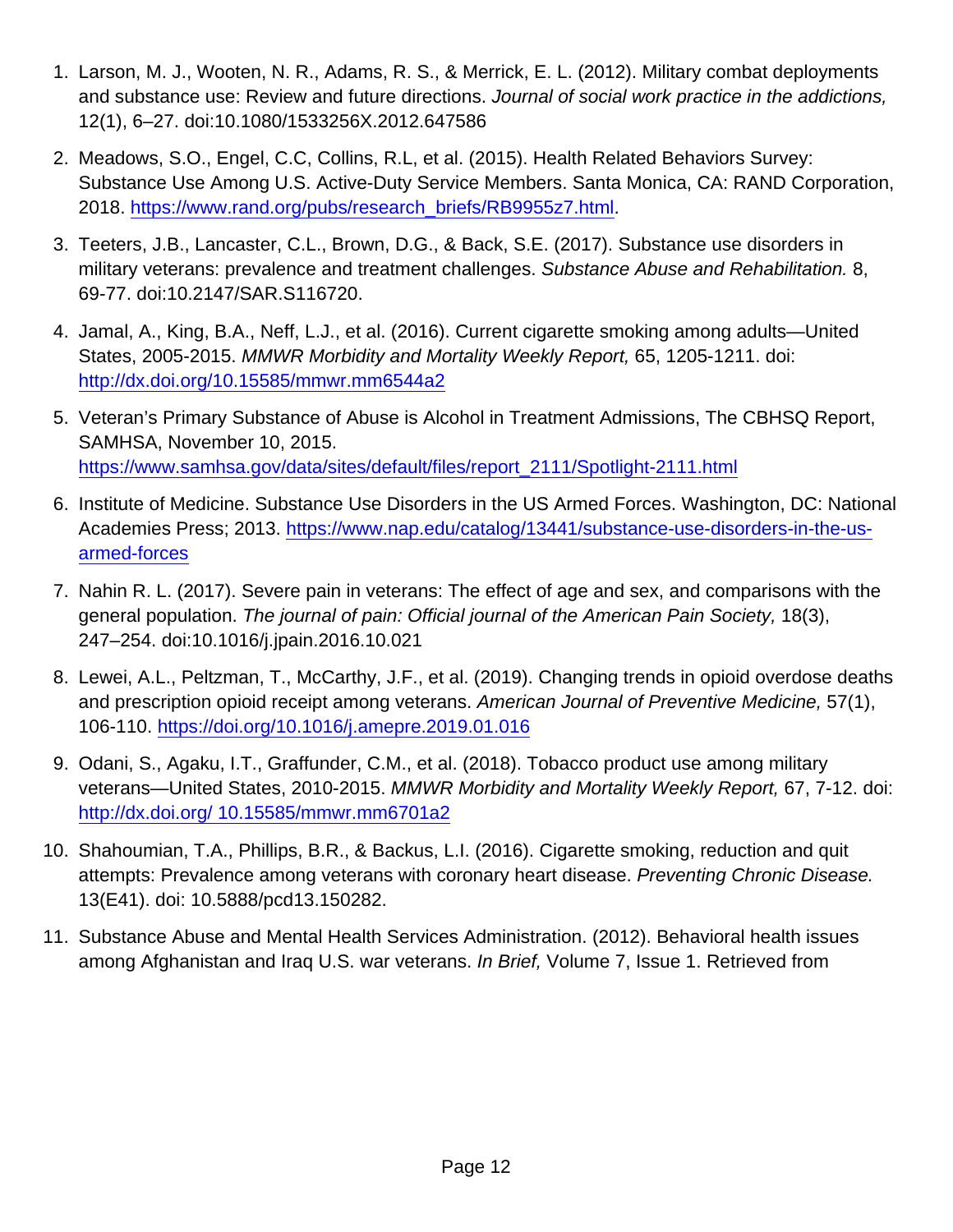[http://www.pacenterofexcellence.pitt.edu/documents/SAMHSA%20In%20Brief.pdf](http://www.pacenterofexcellence.pitt.edu/documents/SAMHSA In Brief.pdf )

- 12. Center for Behavioral Health Statistics and Quality. (2016). Key substance use and mental health indicators in the United States: Results from the 2015 National Survey on Drug Use and Health (HHS Publication No. SMA 16-4984, NSDUH Series H-51). Retrieved from <http://www.samhsa.gov/data/>
- 13. Department of Veterans Affairs, Veterans Health Administration, Office of Mental Health and Suicide Prevention. (2018). Veteran suicide data report, 2005–2016. Retrieved from [https://www.mentalhealth.va.gov/docs/data-sheets/OMHSP\\_National\\_Suicide\\_Data\\_Report\\_ 2005-](https://www.mentalhealth.va.gov/docs/data-sheets/OMHSP_National_Suicide_Data_Report_ 2005-2016_508-compliant.pdf ) [2016\\_508-compliant.pdf](https://www.mentalhealth.va.gov/docs/data-sheets/OMHSP_National_Suicide_Data_Report_ 2005-2016_508-compliant.pdf )
- 14. Department of Veterans Affairs, VA Suicide Prevention Program. (2016). Facts About Veteran Suicide. Retrieved from [https://www.va.gov/health-care/health-needs-conditions/mental](https://www.va.gov/health-care/health-needs-conditions/mental-health/suicide-prevention/)[health/suicide-prevention/](https://www.va.gov/health-care/health-needs-conditions/mental-health/suicide-prevention/)
- 15. Ilgen, M., Bohnert, A., Ganoczy, D., et al. (2016). Opioid dose and risk of suicide. Pain. 157(5). doi: 10.1097/j.pain.0000000000000484.
- 16. Center for Behavioral Health Statistics and Quality. (2014). Twenty-one percent of veterans in substance abuse treatment were homeless. The TEDS Report. Retrieved from <https://www.samhsa.gov/data/sites/default/files/spot121-homeless-veterans-2014.pdf>
- 17. Perl, L. (2013). Veterans and Homelessness. Washington, D.C. Congressional Research Service Report for Congress. Retrieved from<https://fas.org/sgp/crs/misc/RL34024.pdf>
- 18. U.S. Department of Veteran Affairs. (2015). VA/DoD clinical practice guideline for the management of substance use disorders. Retrieved from <https://www.healthquality.va.gov/guidelines/MH/sud/VADoDSUDCPGRevised22216.pdf>
- 19. Finlay, A.K., Wong, J.J., Ellerbe, L.S., et al. (2018). Barriers and facilitators to implementation of pharmacotherapy for opioid use disorders in VHA residential treatment programs. Journal of Studies on Alcohol and Drugs. 79(6), 909–917. doi:<https://doi.org/10.15288/jsad.2018.79.909>
- 20. Department of Defense. (2016). Tricare; Mental health and substance use disorder treatment. Federal Register. Volume 81, Issue 171. Retrieved from [https://www.govinfo.gov/content/pkg/FR-](https://www.govinfo.gov/content/pkg/FR-2016-09-02/pdf/2016-21125.pdf)[2016-09-02/pdf/2016-21125.pdf](https://www.govinfo.gov/content/pkg/FR-2016-09-02/pdf/2016-21125.pdf)
- 21. U.S. Department of Veteran Affairs. (2018). Safe and responsible use of opioids for chronic pain. Retrieved from [https://www.va.gov/PAINMANAGEMENT/Opioid\\_Safety/OSI\\_docs/10-791-](https://www.va.gov/PAINMANAGEMENT/Opioid_Safety/OSI_docs/10-791-Safe_and_Responsible_Use_508.pdf) [Safe\\_and\\_Responsible\\_Use\\_508.pdf](https://www.va.gov/PAINMANAGEMENT/Opioid_Safety/OSI_docs/10-791-Safe_and_Responsible_Use_508.pdf)